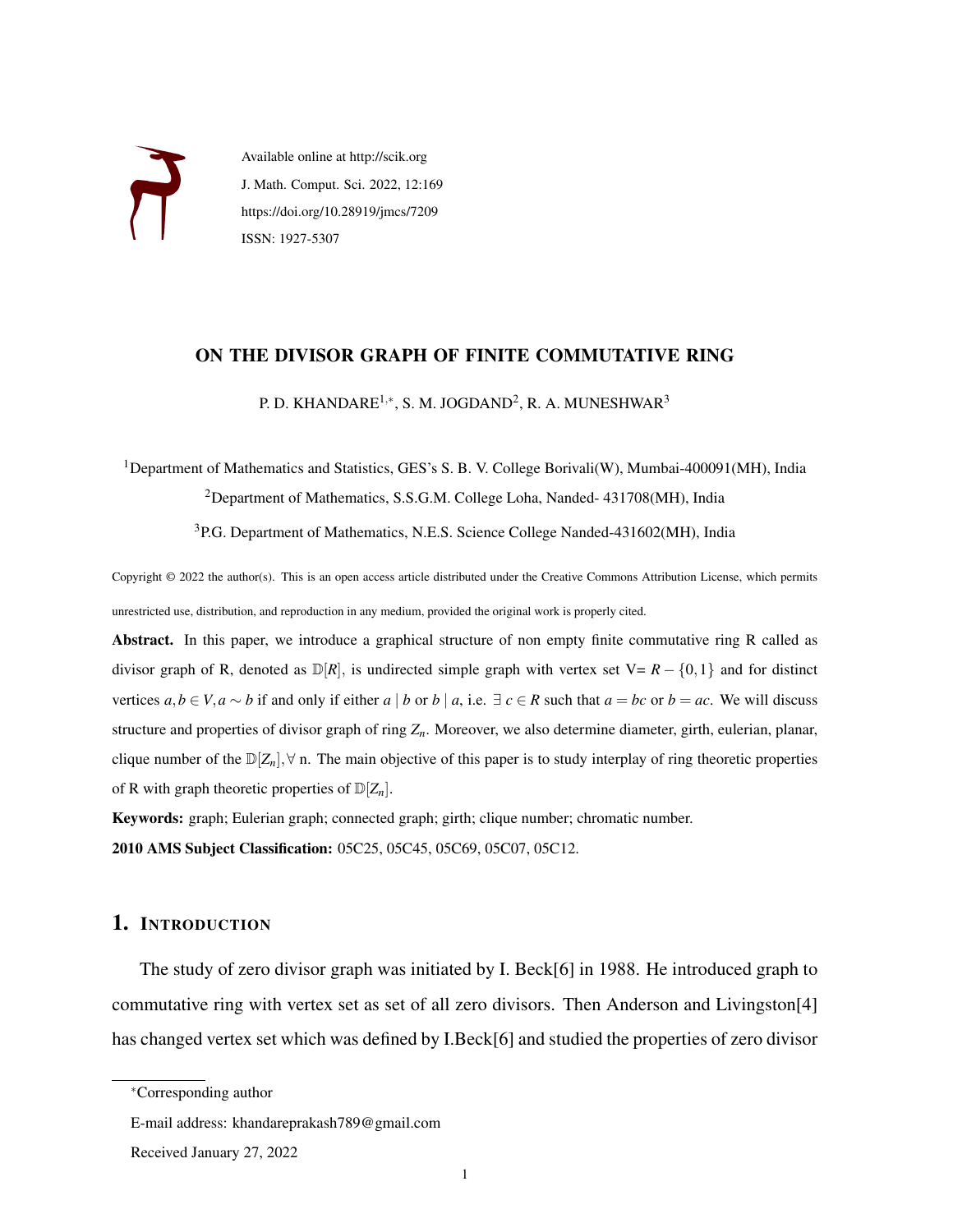graph over the commutative ring. Later on many researcher studied properties of graph on various algebraic structures such as group, semi group, commutative ring, non commutative ring, field, vector space in  $[1, 2, 3, 5, 7, 8, 9]$  $[1, 2, 3, 5, 7, 8, 9]$  $[1, 2, 3, 5, 7, 8, 9]$  $[1, 2, 3, 5, 7, 8, 9]$  $[1, 2, 3, 5, 7, 8, 9]$  $[1, 2, 3, 5, 7, 8, 9]$  $[1, 2, 3, 5, 7, 8, 9]$ . Recently B. S. Reddy, R. S. Jain, N. Laxmikanth $[3]$ , studied Eulerians of zero divisor graph *Z<sup>n</sup>* for natural number *n*. In the current era S. Akabari, M. Habibi[\[9\]](#page-14-8), studied zero divisor graph on ideals of the ring. Later on Anshuman Das studied Non-Zero Component Union Graph of a Finite Dimensional Vector Space[\[1\]](#page-14-2), Subspace Inclusion Graph of a Vector Space[\[2\]](#page-14-3), R. A. Muneshwar and K. L. Bondar[\[7\]](#page-14-6), introduced an open subset inclusion graph of a topological space and discussed some properties of this graph such as diameter, girth, connectivity, maximal independent sets, different variants of domination number, clique number and chromatic number, degree and connectivity. R. A. Muneshwar and K. L. Bondar[\[8\]](#page-14-7), introduced an the intersection graph of a topological space and proved that if  $(X, \tau)$  is the discrete topological space and  $|X| \geq 3$  then this graph is a connected and also find its diameter and girth.

In this paper we introduced graph on ring of integer modulo n, denoted by  $\mathbb{D}[Z_n]$  called divisor graph of  $Z_n$  and studied some properties of the graph  $\mathbb{D}[Z_n]$ . The main objective of this paper is to study interplay of ring theoretic properties of  $Z_n$  with graph theoretic properties of  $\mathbb{D}[Z_n]$ .

### 2. DEFINITION AND PRELIMINARIES

In this section we recall some notations and basic definitions of ring theory and graph theory. An ordered pair  $G = (V, E)$  is called graph where V is set of vertices and E is set of edges, is the binary relation on *V*. If there is an edge between any two vertices *u*, *v* of *V* then they are said to be adjacent vertices.  $H = (W, F)$  is subgraph of  $G = (V, E)$  where  $\phi \neq W \subseteq V$  and  $F \subseteq E$ . If *V* is finite, the graph *G* is said to be finite, otherwise graph is infinite. If all the vertices of *G* are pairwise adjacent, then *G* is said to be complete graph. A complete subgraph of a graph *G* is called a clique. A clique with maximum size is called clique number of graph G. It is written as  $\omega(G)$ . The chromatic number of *G*, denoted as  $\chi(G)$ , is the minimum number of colours needed to label the vertices so that the adjacent vertices receive different colours.

A graph is said to be triangulated if for any vertex  $u$  in  $V$ , there exist  $v, w$  in  $V$ , such that  $(u, v, w)$ is a triangle. A path in graph G is a sequence of adjacent vertices and edges.For vertices *x* and *y* of G, let  $d(x, y)$  be the lenth of a shortest path from vertex *x* to *y*. clearly  $d(x, x) = 0$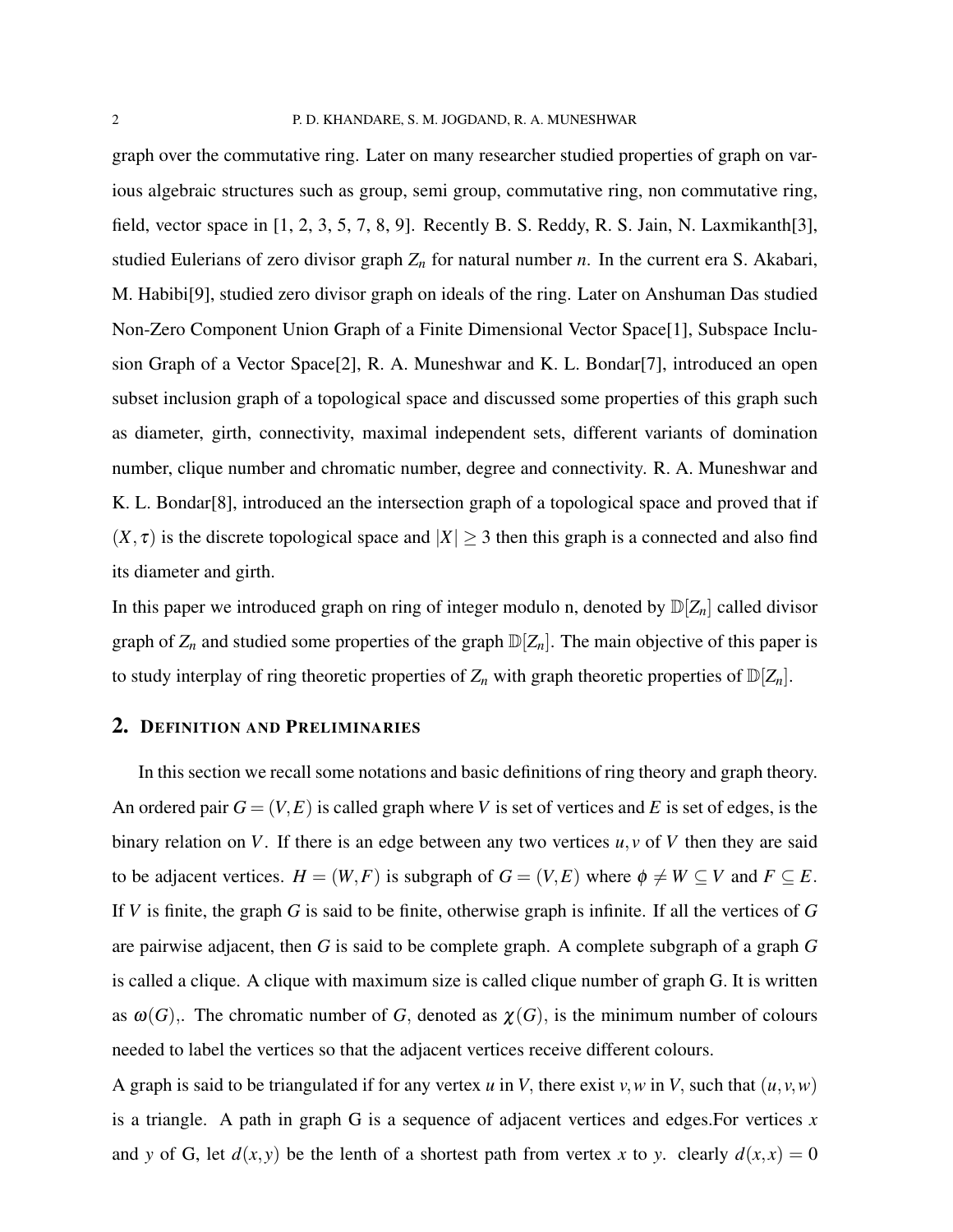and  $d(x, y) = \infty$  if there is no path connecting x and y. The diameter of a graph G is defined as  $diam(G) = Sup{d(u, v) : u$  and *v* are vertices of  $G$ , is the largest distance between pairs of vertices of the graph, if it exists. Otherwise,  $diam(G)$  is defined as  $\infty$ . The girth of a graph is the length of its shortest cycle, if it exists. Otherwise, it is defined as  $\infty$ . If *a* and *b* belong to a commutative ring *R* and *a* is non zero, we say that *a* divides *b* (or that *a* is a factor of *b*), write as  $a \mid b$ , if there exists an element  $c$  in  $R$  such that  $b = ac$ . If  $a$  does not divide  $b$ , we write  $a \nmid b$ . A zero divisor is a element *r* in a ring *R*, such that  $r \cdot s = 0$  for some non zero *s* in *R*. The greatest integer function [*x*] indicates an integral part of the real number *x* which is the nearest and smallest integer to *x*. For  $n \ge 1$ , the Euler's phi function  $\phi(n)$  denote the number of positive integers not exceeding *n* that are relatively prime to *n*.

### 3. DIVISOR GRAPH OF RING

**Definition 3.1** Let *R* be any commutative ring. We associate a simple undirected graph to ring R denoted by  $\mathbb{G}[R]$  with vertex set *V* = *R* and for non zero  $r_1, r_2 \in V, r_1 \sim r_2$  if and only if either *r*<sub>1</sub> $|r_2$  or  $r_2|r_1$ , i.e.  $\exists r_3 \in R$  such that  $r_1 = r_2r_3$  or  $r_2 = r_1r_3$ .

Note that if  $r \neq 0 \in R$ , then  $r \sim 0$  and  $r \sim 1$  (if unity is exist). To avoid this triviality we will redefine vertex set.

Let divisor graph of ring with vertex set  $V = \{r \in R | r \neq 0, r \neq 1\}$  and for distinct  $r_1, r_2 \in V, r_1 \sim$ *r*<sub>2</sub> or  $(r_1, r_2) \in E$  if and only if either  $r_1|r_2$  or  $r_2|r_1$ . We will denote this graph by  $\mathbb{D}[R]$  and observe that  $\mathbb{D}[R]$  is induced subgraph of  $\mathbb{G}[R]$ . We feel  $\mathbb{D}[R]$  will better illustrate the structure of ring R.

**Example 3.2** For n=2, the  $D[Z_n]$  is empty graph. Since vertex set of  $D[R]$  is  $R - \{0, 1\}$ , hence  $\mathbb{D}[Z_n]$  is empty graph.

**Example 3.3** For n=3,  $\mathbb{D}[Z_n]$  is single vertex graph.

**Example 3.4** For n=4,5,6,  $\mathbb{D}[Z_n]$  is as follows,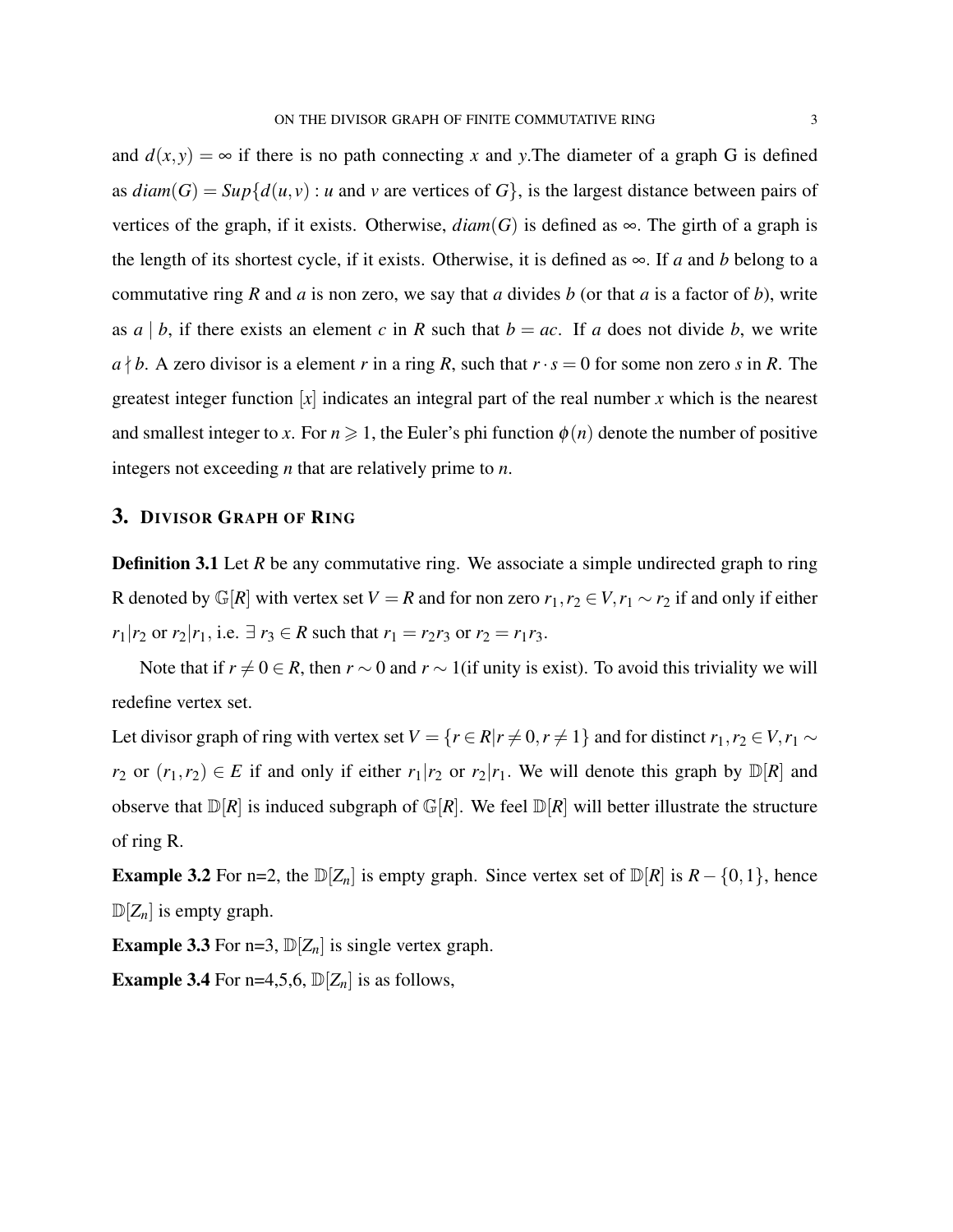

FIGURE 3.  $\mathbb{D}[Z_6]$ 

After above discussion we will describe structure of  $\mathbb{D}[Z_n]$ .

# Structure of D[*Zn*]

Let R be ring of integer modulo n, where  $n = p_1^{k_1}$  ${}_{1}^{k_1}p_2^{k_2}$  $\mathcal{L}_2^{k_2} \cdots \mathcal{p}_m^{k_m}$ . A vertex set  $V(\mathbb{D}[Z_n]), V =$ *Z*<sub>*n*</sub> − {0,1} = {2,3, ···, (*n*−1)} = *A*∪*B*, where *A* = *U*(*R*) − {1} and *B* = *Z*(*R*) − {0}. Since by definition 3.1, units are adjacent to each other, then we divide set of zero divisor into subsets *V<sup>i</sup>* ,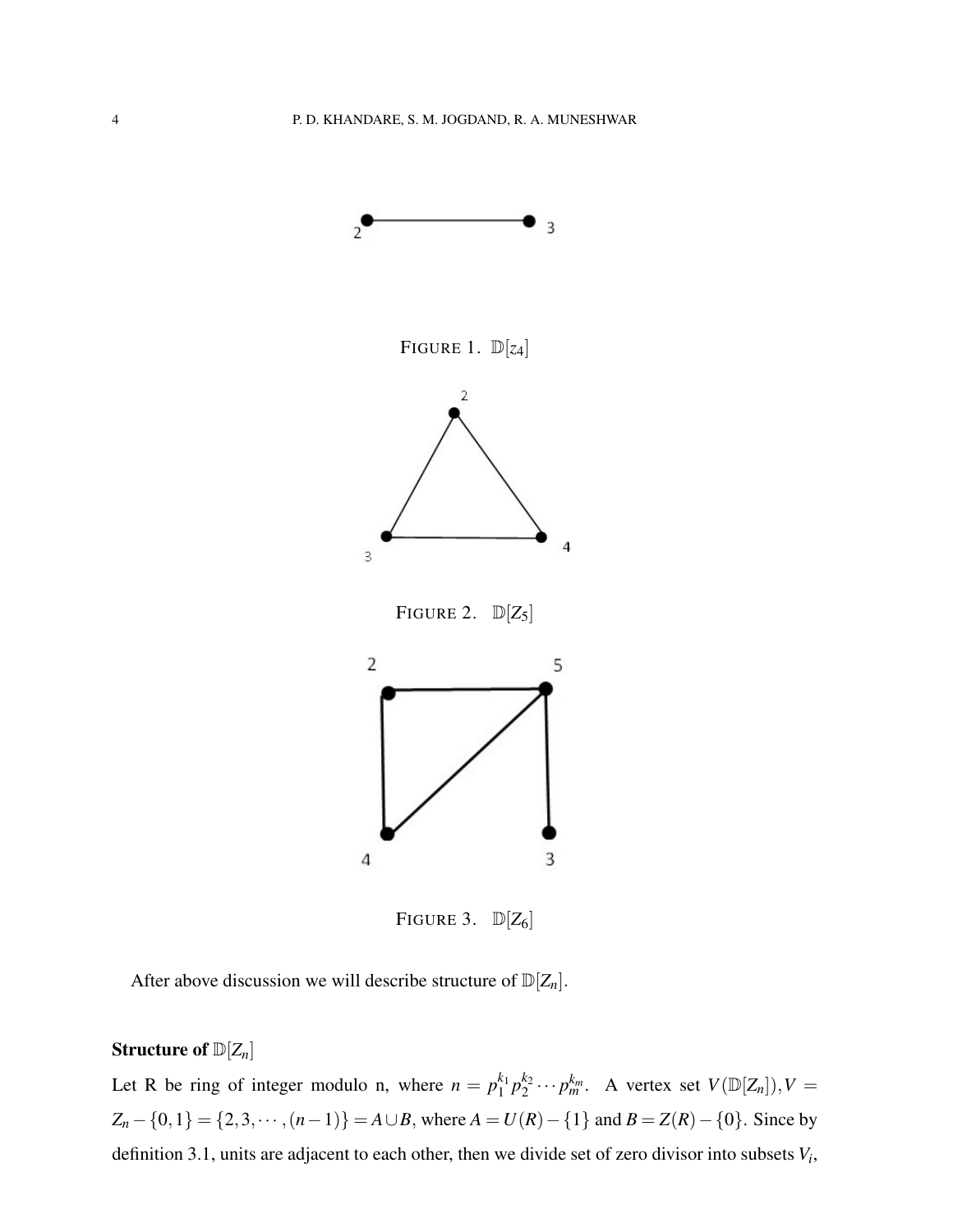*B* = ∪*V*<sub>*i*</sub>, where *V*<sub>*i*</sub> =  $\langle p_i \rangle$ , *i* = 1, 2, 3, ···, *m*. Since not all vertices of *V*<sub>*i*</sub> are adjacent to vertices of  $V_j$ . Define subsets of  $V_i$  by such that for  $i | n, j | n, W_i = \{k(i) | k \in R, k \notin \langle j \rangle, i \nmid j, j \nmid i, i \neq j\}$ and  $W_i \cap W_j = \phi$ . Let  $W_i$  and  $W_j$  are subset of vertex set *V*, then  $W_i \leftrightarrow W_j$  denote that each vertex of  $W_i$  is adjacent to every vertex of  $W_j$  and  $W_i \leftrightarrow W_j$  denote that no vertex of  $W_i$  is adjacent to any vertex of *W<sup>j</sup>* . A loop at subset *A* of *V* denote vertices of *A* are mutually adjacent.



FIGURE 4.  $\mathbb{D}[Z_{pk}]$ 



FIGURE 5.  $\mathbb{D}[Z_{p_1 p_2...p_m}]$ 

**Theorem 3.5** If R is ring and *I* is subring of *R* then  $D[I]$  is subgraph of  $D[R]$ . Proof: The proof is follows from definition 3.1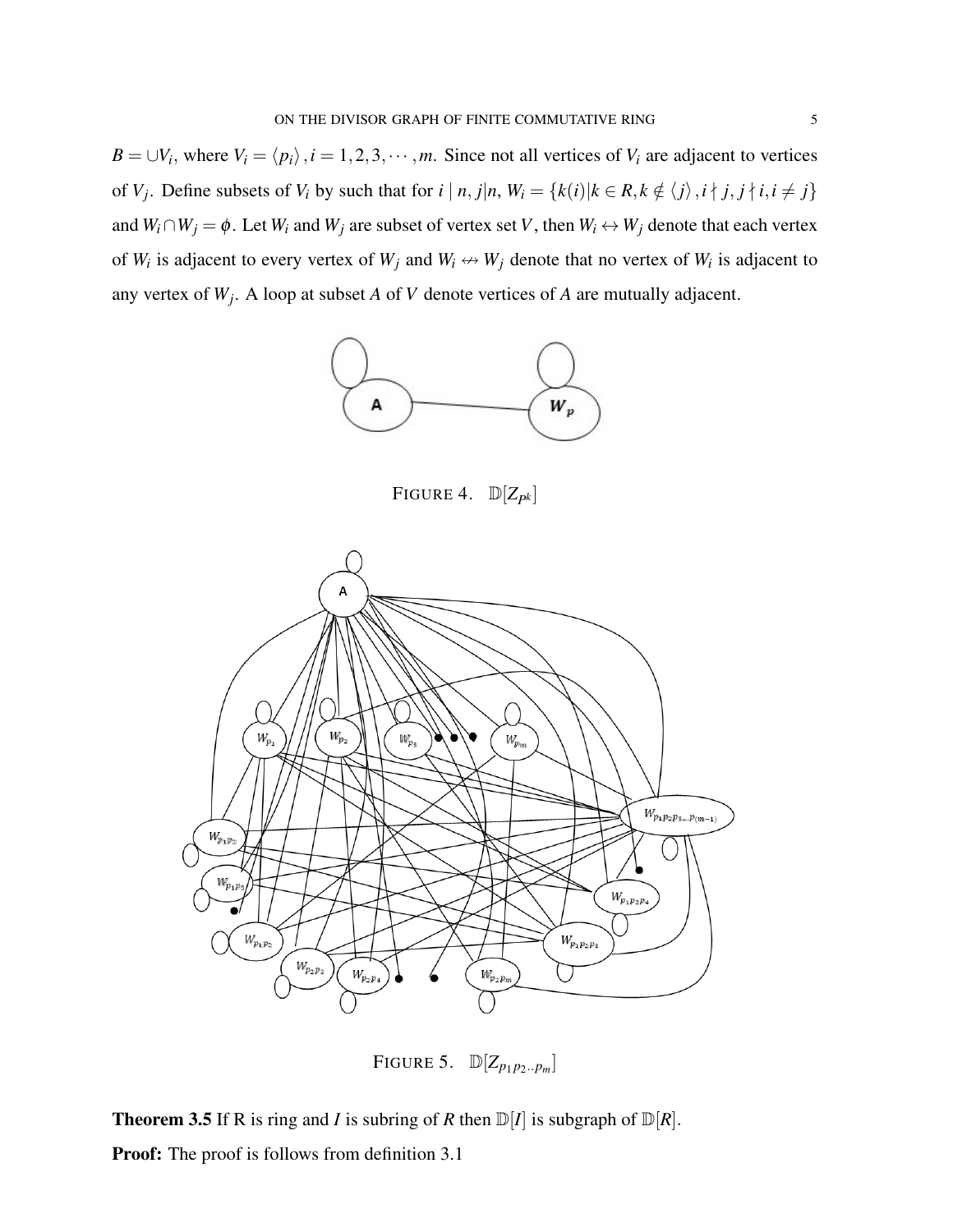**Theorem 3.6** If  $u \in U(R)$ , where  $U(R)$  is set of units of *R* then  $u \sim y, \forall y \in R$ .

**Proof:** Let *u* is unit element and *y* any other element in ring *R* then by definition of unit, we get  $u^{-1} \in R$ ,  $u \cdot u^{-1} = 1$ . Multiplying this expression by *y*, we obtain  $y \cdot u \cdot u^{-1} = y \cdot 1$ , As *R* is commutative, finally we get expression  $u \cdot k = y$ , where  $k = y \cdot u^{-1}$ . Thus by divisibility relation *u* ∼ *y*,  $\forall y \in R$ . Hence theorem is proved.

**Corollary 3.7** If vertices *u* and *v* are associates in ring R, then  $u \sim v$ .

**Proof:** Let *u* and *v* are associate in *R* then there exists unit  $w \in R$  such that  $u = wv$ . Thus  $u \sim v$ . Since *w* is unit in R therefore  $\exists w^{-1}$  such that  $w^{-1}u = w^{-1}wv$  i.e.  $w^{-1}u = v$ . Hence  $v \sim u$ .

**Corollary 3.8** If  $U(R)$  is set of unit element of R then  $D[U(R)]$  is complete subgraph of  $D[R]$ 

**Proof:** Let *R* be finite ring and  $U(R)$  be its set of unit elements. Let  $u, v \in U(R)$  are any two distinct elements then from theorem 3.6,  $u \sim v$ ,  $\forall u, v \in U(R)$ . Thus  $\mathbb{D}[U(R)]$  is complete subgraph of  $\mathbb{D}[R]$ .

**Theorem 3.9**  $\mathbb{D}[Z_n]$  is connected graph.

**Proof:** Let R is ring of integer modulo *n* and  $r_1, r_2 \in V(\mathbb{D}[Z_n])$ .

**Claim:** There exits a path connecting  $r_1$  and  $r_2$ .

Since elements of  $Z_n$  are either unit or a zero divisor. If either  $r_1 \in U(R)$  or  $r_2 \in U(R)$  then theorem 3.6, shows that  $r_1 \sim r_2$ . If  $r_1, r_2 \in Z^*(R)$  and  $r_1 \nsim r_2$ , then  $\exists r_3 \in U(R)$  such that *r*<sub>1</sub> ∼ *r*<sub>3</sub> ∼ *r*<sub>2</sub>. Hence we obtain path connecting *r*<sub>1</sub> and *r*<sub>2</sub>. This show that  $\mathbb{D}[Z_n]$  is connected graph.

**Theorem 3.10**  $\mathbb{D}[Z_n]$  is triangulated for  $n \ge 5$  and not triangulated for  $n = 1, 2, 3, 4, 6$ .

**Proof:** At first we show that  $D[Z_n]$  is not triangulated for  $n = 6$ .

**case I:** For n=6, a vertex set V is  $\{2,3,4,5\}$  where  $A = \{5\}, B = \{2,3,4\}$ , then from figure 3, vertex 3 ∼ 5 only. i.e. 3 is not vertex of triangle. Hence  $\mathbb{D}[Z_n]$  is not triangulated for *n* = 6

case II: For  $n = 1, 2, 3, 4$  A vertex set is  $\phi$ ,  $\{2\}$  and  $\{2, 3\}$  respectively. Therefore  $\mathbb{D}[Z_n]$  is not triangulated.

case III: For  $n \ge 5$ , number of units are  $\phi(5) = 5 - 1 = 4$ . Since all units adjacent to every elements of ring. i.e. every vertex is vertex of triangle and hence theorem is proved.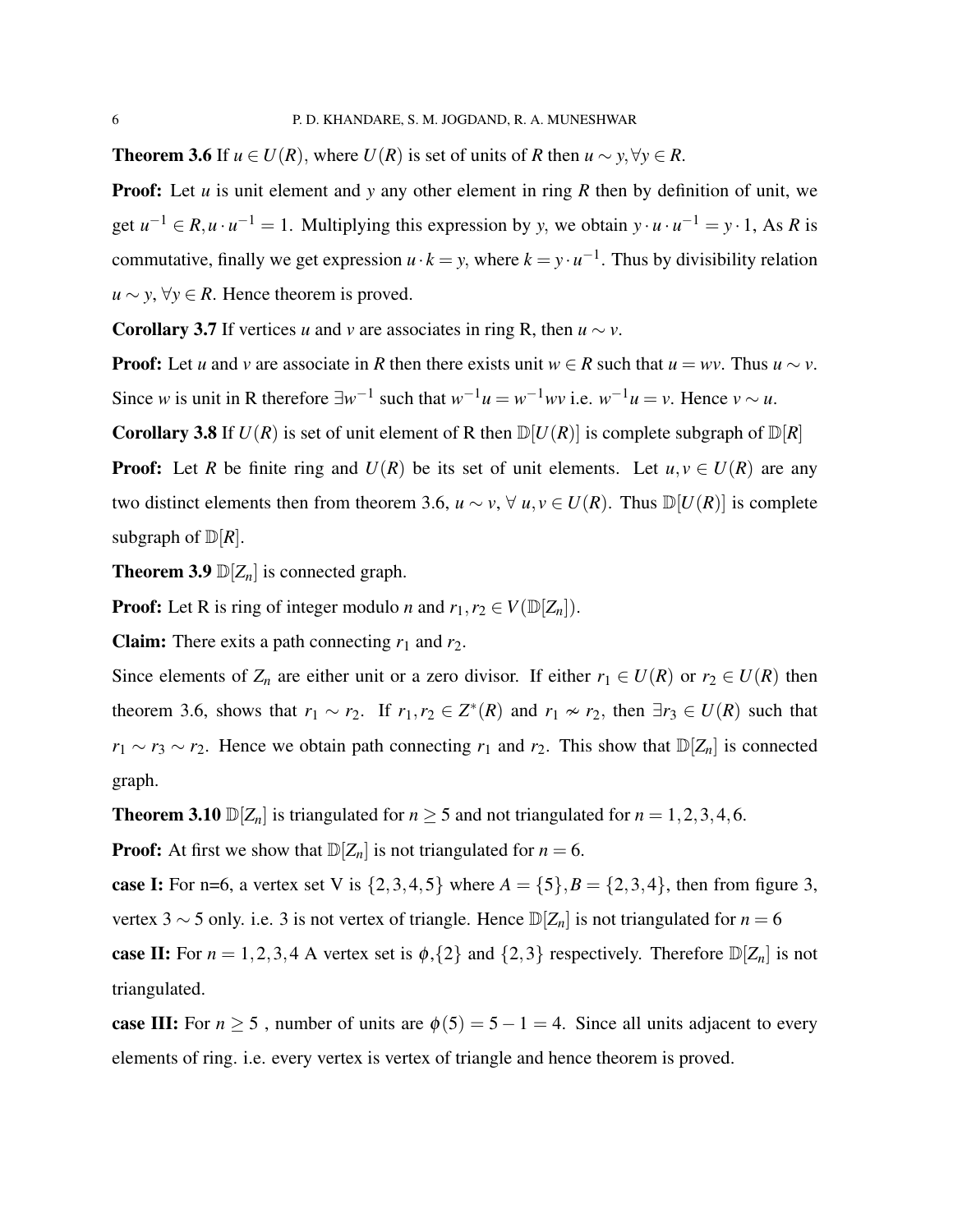## <span id="page-6-0"></span>4. DIVISOR GRAPH OF *Z<sup>n</sup>*

**Theorem 4.1**  $\mathbb{D}[R]$  is empty graph if and only if  $R = Z_1, R = Z_2$ .

**Proof:** The proof follows from definition 3.1.

**Theorem 4.2** For ring of integer modulo n,  $\mathbb{D}[Z_n]$  is complete graph iff  $n = p^k, k \ge 1$ .

**Proof:** Since  $V(\mathbb{D}[Z_n]), V = \{2, 3, ..., (n-1)\} = A \cup B$  where  $A = U(R) - \{1\}$  and  $B =$  $Z(R) - \{0\}$ . Let *u*, *v* ∈ *V* be arbitrary vertices and we claim that *u* ∼ *v*. If either *u* or *v* in *A* then from theorem 3.6, vertex  $u \sim v$ . If both  $u, v \in B$ , then for some  $r_1, r_2 \in R$  such that  $u \lt v, u = r_1 p$ and  $v = r_2 p$ . If *v* is not multiple of *u* and  $gcd(u, v) = p$  then  $gcd(r_1, r_2) = 1$ . If possible both *r*<sub>1</sub> and *r*<sub>2</sub> are in  $Z(R)$  then  $gcd(r_1, r_2) = p$  or  $gcd(r_1, r_2) = q$ . Which is contradiction to our supposition. Hence either  $r_1$  or  $r_2$  will be unit, if  $r_1$  is unit, we obtain vertex  $r_3 \in R$  such that  $r_2 = r_3 r_1$ , Multiply last expression by *p*. Finally we obtain  $u = r_3 v$ . Thus  $\mathbb{D}[Z_{p^k}]$  is complete graph.

Conversely consider  $\mathbb{D}[Z_n]$  is complete graph and assume that,  $n \neq p^k$  i.e. *n* can be expressed as product of power of distinct primes. For simplicity let  $n = pq, p \neq q$ . Since  $p, q \in V$  and  $p \nmid q$ , hence graph is disconnected. Which is contradiction. Thus  $\mathbb{D}[Z_n]$  is complete graph if and only if  $n = p^k$ .

**Corollary 4.3** If R is finite field then  $\mathbb{D}[R]$  is complete graph. Converse need not be true.

**Proof:** The proof follows from theorem 4.2. For converse see figure 1.

**Theorem 4.4** For  $n = p^k$ , zero divisor graph  $\Gamma(Z_n)$  is complete subgraph of divisor graph  $\mathbb{D}[Z_n]$ . **Proof:** Since  $V = Z_n - \{0, 1\} = A \cup B$  where  $A = U(R) - \{1\}$  and  $B = Z(R) - \{0\}$  i.e.  $V(\Gamma[Z_n]) \subseteq V(\mathbb{D}[Z_n])$  and by theorem 4.2,  $\mathbb{D}[Z_{p^k}]$  is complete graph. Thus theorem is proved. **Theorem 4.5** The divisor graph  $\mathbb{D}[Z_{p^k}]$  is Eulerian graph if p is odd prime.

**Proof:** Since by theorem 4.2, divisor graph  $\mathbb{D}[Z_{p^k}]$  is complete graph  $K_{p^k-2}$ , then of every vertex has degree  $p^k - 3$ . If *p* is odd[even] then  $p^k - 3$  is even[odd]. Hence by theorem 2.4[\[3\]](#page-14-4),  $\mathbb{D}[Z_{p^k}]$  is Eulerian if p is odd prime.

**Theorem 4.6** If R is ring of integer modulo n and  $n = p_1^{k_1}$  $i_1^{k_1} \cdot p_2^{k_2}$  $\frac{k_2}{2} \cdot p_3^{k_3}$  $\frac{k_3}{3} \cdots p_m^{k_m}$ , then for  $d_i | n$ ,

$$
\begin{cases} u_i \sim v_i & \text{if } u_i, v_i \in W_{d_i}, \\ u_i \approx v_j & \text{if } u_i \in W_{p_i} \text{ and } v_j \in W_{p_j} \text{, } i \neq j. \end{cases}
$$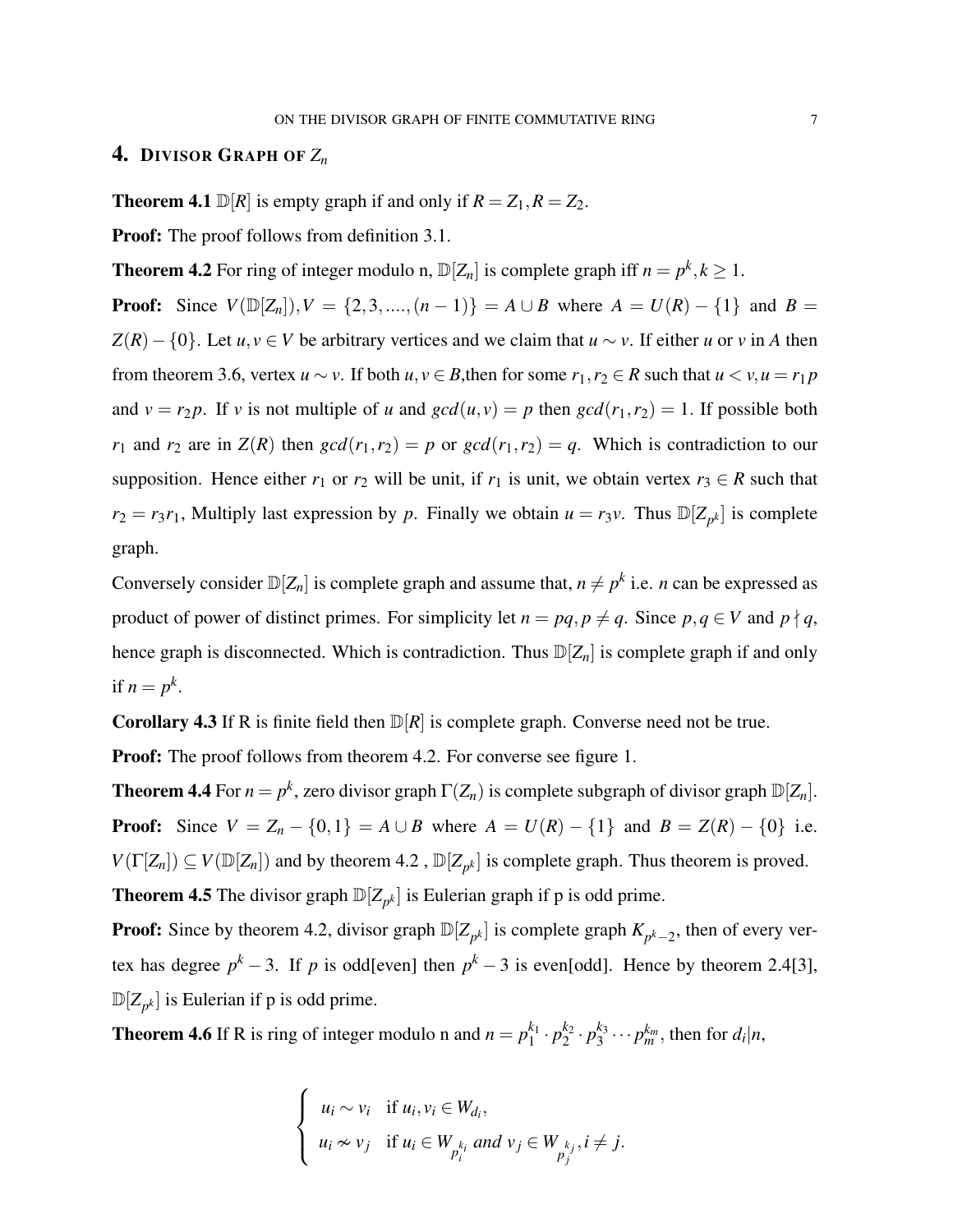#### **Proof:** Let  $R = Z_n$  and  $d_i$  be divisors of n  $\forall i$

**Case I:** Let  $W_{d_i} = \{ s_i(d_i) | s_i \in R, s_i \notin \{ d_j >, d_i \mid d_j, d_j \nmid d_i, i \neq j \}$  and  $u_i, v_i \in W_{d_i}$  be any two vertices, then for some choice of  $r_1, r_2 \in R$ ,  $u_i = r_1 d_i$ ,  $v_i = r_2 d_i$ . If  $u_i | v_i$  then from definition 3.1,  $u_i \sim v_i$ . If  $v_i$  is not multiple of  $u_i$  then  $gcd(u_i, v_i) = d$ ,  $gcd(r_1, r_2) = d'$  such that  $d_i|d'|d$ , Note that  $s_i$  is either multiple of  $d_i$  or a unit element. Choose  $r'_i$  $x'_1, r'_2 \in R$ , such that  $r_1 = r'_1$  $r'_1 d', r_2 = r'_2$  $\frac{d}{2}d$ <sup>*'*</sup>, gcd(r<sup>'</sup><sub>1</sub>  $r'_{1}, r'_{2}$  $\mathcal{L}_2'$  and  $d_i|d''|d'.$  Continue this fassion, after k steps we obtain  $gcd(r_1^{(k)})$  $\binom{k}{1}, r_2^{(k)}$  $2^{(k)}_{2}$  = 1 and  $1|d_i|\cdots d''|d'|d$ , where either  $r_1^{(k)}$  $r_1^{(k)}$  or  $r_2^{(k)}$  $\binom{k}{2}$  is unit element. If  $r_1^{(k)}$  $j_1^{(k)}$  is unit then by theorem 3.6,  $r_2^{(k)} = k \dot{r}_1^{(k)}$  $\sum_{i=1}^{N}$  for some  $k \in R$ . Hence by substituting this values we get  $v_i|u_i$ . Thus  $v_i \sim u_i$ .

**Case III:** Let  $u_i \in W_{p_i^{k_i}}$ ,  $v_j \in W_{p_j^{k_j}}$  $i \neq j$ , where  $W_{p_i^{k_i}} = \{s_i(p_i^{k_i})\}$  $\binom{k_i}{i}|s_i \in R, s_i \notin \leq p_j >, i \neq j\},\$  $W_{p_i^{k_j}} = \{s_j(p_j^{k_j})\}$ *i*, *e*, *v*<sub>*j*</sub>  $\in W$ <sub>*p*<sup>*k<sub>i</sub>*</sup></sub> or *u<sub>i</sub>*  $\in W$ <sub>*p*<sup>*k<sub>j</sub>*</sup>. Which is contradiction to assumption. Hence *u<sub>i</sub>*  $\infty$  *v<sub>j</sub>*.</sub>  $\mathcal{L}_j^{(v_j)}|s_j \in R, s_j \notin \leq p_i >, i \neq j\}.$  Assume that,  $u_i \sim v_j$  then either  $u_i|v_j$  or  $v_j|u_i$ . **Theorem 4.7** If  $n = p_1^{k_1}$  $i_1^{k_1} \cdot p_2^{k_2}$  $a_2^{k_2} \cdot p_3^{k_3}$  $\frac{k_3}{3} \cdots p_m^{k_m}, k_i \ge 2$ , then  $\Gamma(Z_n)$  is not subgraph of  $\mathbb{D}[Z_n]$ . **Proof:** Let  $n = p_1^{k_1}$  $i_1^{k_1} \cdot p_2^{k_2}$  $\frac{k_2}{2} \cdot p_3^{k_3}$  $\frac{k_3}{3} \cdots p_m^{k_m}$  and  $V = A \cup B$ , where  $A = U(R) - \{1\}$  and  $B = Z(R) - \{0\}$ . It is observed that B is vertex set of zero divisor graph. Then we obtain  $u = p_1^{k_1}$  $i_1^{k_1} \cdot p_2^{k_2}$  $a_2^{k_2} \cdot p_3^{k_3}$  $a_3^{k_3} \cdots p_{m-1}^{k_{m-1}}$ *m*−1 and  $v = p_m$  in set B, such that  $u \cdot v = 0$ . i.e.  $u \sim v$  in  $\Gamma(Z_n)$ , but  $u \sim v$  in  $\mathbb{D}[R]$ , Since  $u \nmid v$ . Thus result is valid.

**Theorem 4.8** If  $n = p_1^{k_1}$  $i_1^{k_1} \cdot p_2^{k_2}$  $\frac{k_2}{2} \cdot p_3^{k_3}$  $\frac{k_3}{3} \cdots p_m^{k_m}, m > 1$  then  $\mathbb{D}[Z_n]$  is not Eulerian graph if  $p_i$  is even prime for some i.

**Proof:** Let  $R = Z_n$  and  $n = p_1^{k_1}$  $i_1^{k_1} \cdot p_2^{k_2}$  $\frac{k_2}{2} \cdot p_3^{k_3}$  $\frac{k_3}{3} \cdots p_m^{k_m}$  and vertex set of  $\mathbb{D}[Z_n], V = A \cup B$  where  $A = U(R) - \{1\}, B = Z(R) - \{0\}$  and  $|A| = \phi(n) - 1, |B| = n - \phi(n) + 1$ . Suppose that  $p_1$ is even prime number then then all multiples of  $p_1$  and all units are adjacent to  $p_1$ . Therefore

$$
deg(p_1) = |A| + \left[\frac{n}{p_1}\right] - 2. \ (\because V = R - \{0, 1\})
$$
  
= *even* - 1 + *even* - 2  
= *odd*

Hence by theorem 2.4[\[3\]](#page-14-4), It shows that,  $\mathbb{D}[R]$  is not Eulerian if  $p_i$  is even prime for some *i*.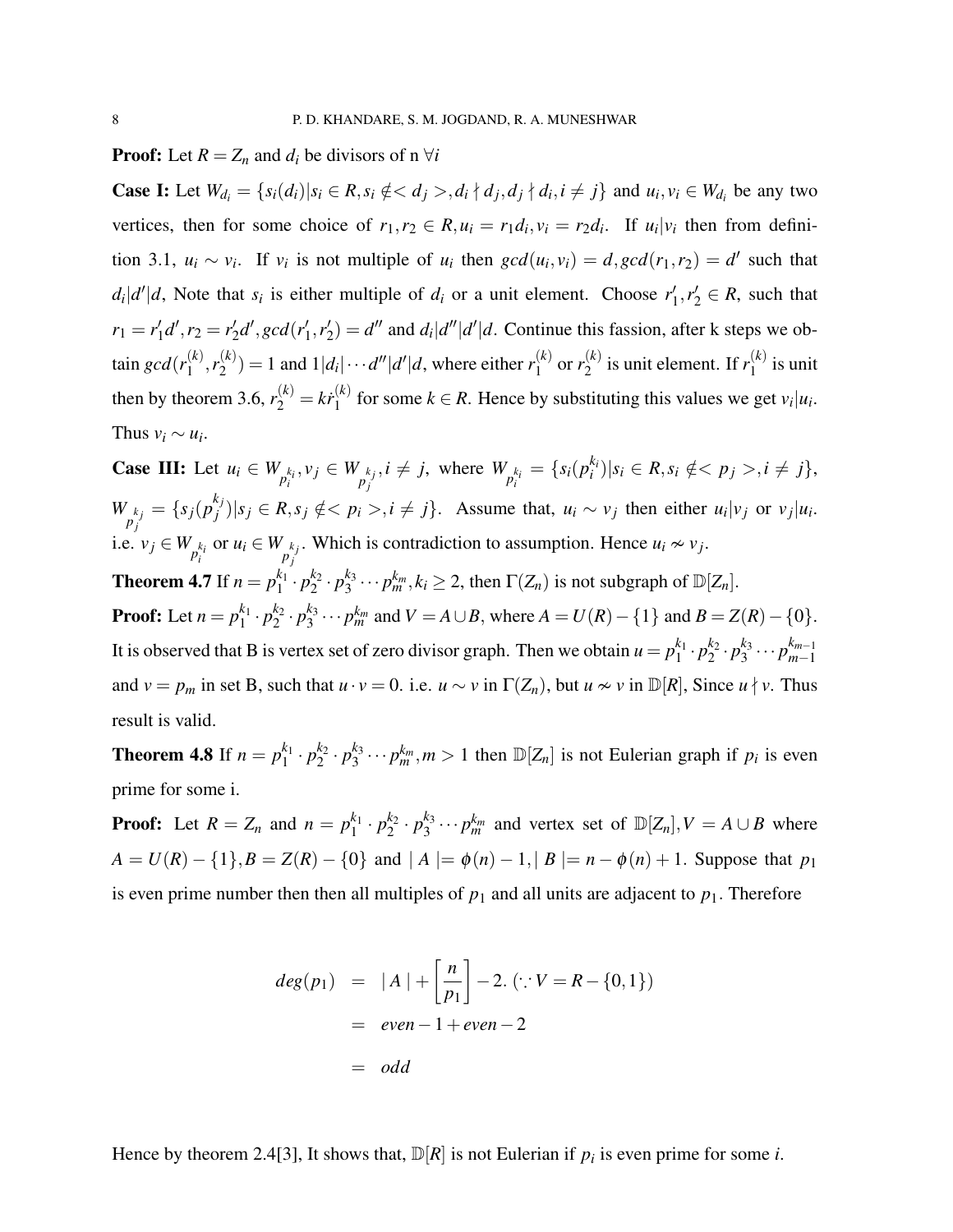## 5. DIAMETER AND GIRTH OF  $\mathbb{D}[Z_n]$ :

**Theorem 5.1** If R is ring of integer modulo n then

$$
diam(\mathbb{D}[R]) = \begin{cases} \infty & \text{if } n \leq 3. \\ 1 & \text{if } n > 3, n = p^k, \\ 2 & \text{if } n > 3, n \neq p^k \end{cases}
$$

**Proof:** In ring  $Z_n$ , The co-totient function  $\phi(n)$  and  $n - \phi(n)$  counts no. of units and no.of zero divisors respectively. Since  $Diam(G) = Sup{d(u, v) : u, v}$  are vertices of graph }. Let  $n \leq 3$ , a vertex *V* is either empty or a singleton set,  $Diam(\mathbb{D}[Z_n]) = \infty$ . If  $n = p^k$  then by theorem 4.2, divisor graph  $\mathbb{D}[Z_n]$  is complete graph then  $Diam(\mathbb{D}[Z_n]) = 1$ . Now for  $n > 3, n \neq p^k$  divisor graph  $\mathbb{D}[Z_n]$  is not a complete graph. i.e. we will get non adjacent vertices (say)  $r_1, r_2$ . Then by theorem 3.6, $\exists r_3 \in R$  such that  $r_1 \sim r_3 \sim r_2$ . This shows that  $Diam(\mathbb{D}[Z_n]) = 2$ .

Theorem 5.2 If R is ring of integer modulo n then

$$
girth(\mathbb{D}[Z_n]) = \begin{cases} \infty & \text{if } n < 5 \\ 3 & \text{if } n \geq 5. \end{cases}
$$

**Proof:** Let  $n < 5$ ,  $|V(\mathbb{D}[Z_n])| < 3$  which is not enough to form cycle and hence  $girth(\mathbb{D}[R]) = \infty$ . Let  $n \geq 5$  consider following cases.

**Case I:** If  $n \ge 5, n = p^k$  then by theorem [4,](#page-6-0)  $\mathbb{D}[Z_{p^k}]$  is complete graph of order  $K_{p^k-2}$ . Thus  $girth(\mathbb{D}[Z_n])=3.$ 

**Case II:** If  $n \geq 5, n \neq p^k, n \neq 6$ . Vertex set V contains more than two unit elements. These unit elements will form 3-cycle with any other elements of ring. For  $n = 6$  see FIG. 3, Thus  $girth(\mathbb{D}[Z_n])=3.$ 

## 6. CLIQUE NUMBER OF *Z<sup>n</sup>* :

In this section, we calculate clique number of divisor graph. A clique number is largest complete subgraph of graph.

**Theorem 6.1** If  $n = p^k$ ,  $\omega(\mathbb{D}[Z_n]) = p^k - 2$ , for some integer  $k \ge 1$ .

**Proof:** Since  $\mathbb{D}[Z_{p^k}]$  is complete graph of order  $p^k - 2$ . This shows that  $\omega(\mathbb{D}[Z_{p^k}]) = p^k - 2$ . **Theorem 6.2** If  $n = p_1 p_2, p_1 < p_2$  then  $\omega(\mathbb{D}[Z_n]) = \phi(n) - 1 + p_2 - 1$ .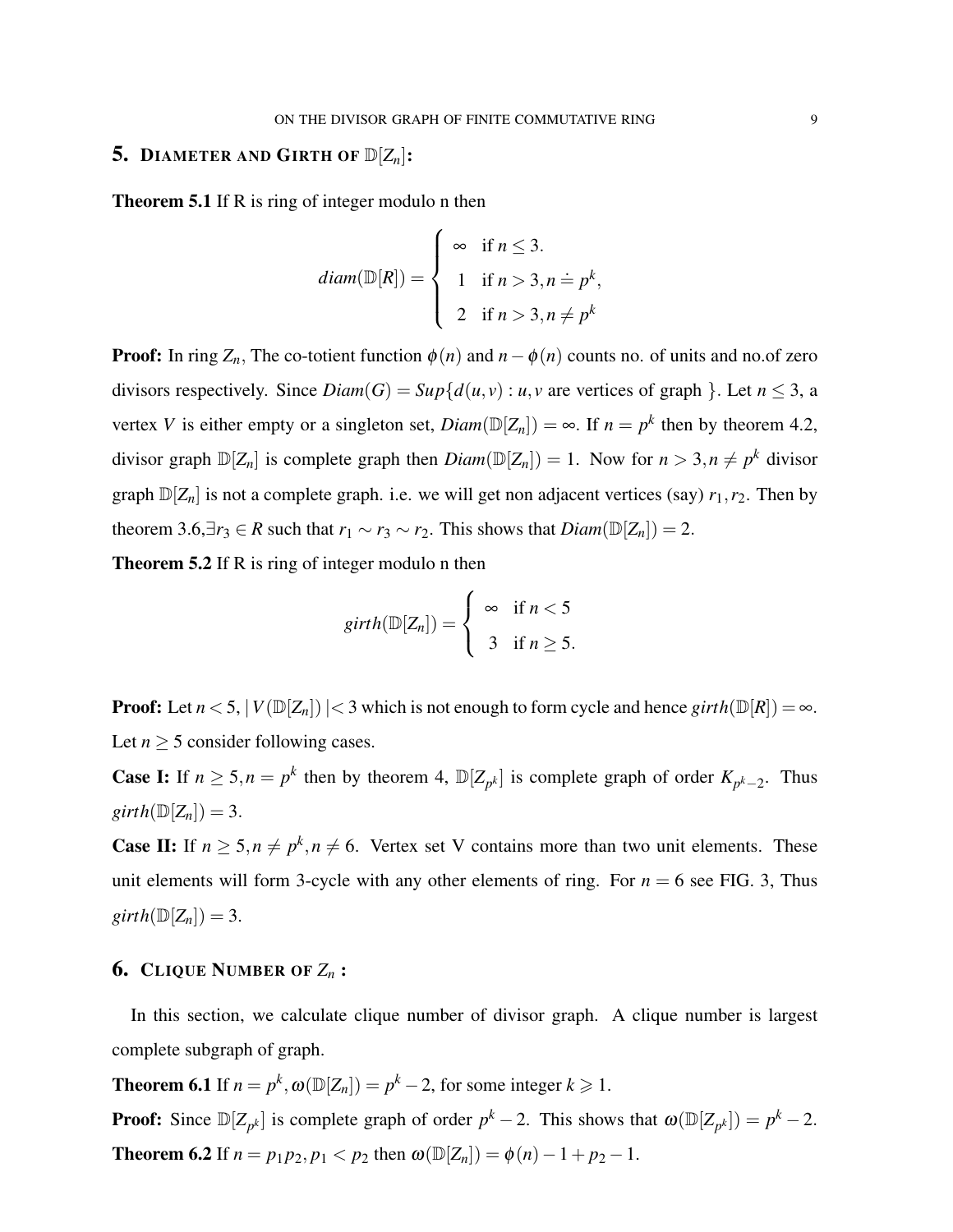**Proof:** Let R is ring of integer modulo *n* and  $n = p_1 p_2$ . Let vertex set  $V = A \cup B$ , where  $A = U(R) - \{1\}$  and  $B = Z(R) - \{0\}$ . Let the subset B be divided as  $B = W_{p_1} \cup W_{p_2}$ , where  $W_{p_1} = \{k_1 p_1 | k_1 \neq 0 \in R, k_1 \notin \langle p_2 \rangle\}$  and  $W_{p_2} = \{k_2 p_2 | k_2 \neq 0 \in R, k_2 \notin \langle p_1 \rangle\}$ . From figure 5, for  $u, v \in W_{p_i}, i = 1, 2$  then  $u \sim v$ . As  $p_1 < p_2$ , then multiples of  $p_1$  are more than multiples of *p*<sub>2</sub>. Hence by theorem 3.6, maximum clique is of order  $|A| + |W_{p_1}| = \phi(n) - 1 + p_2 - 1$ . Thus  $\omega(\mathbb{D}[Z_n]) = \phi(n) - 1 + p_2 - 1.$ 

**Theorem 6.3** For  $n = p_1 \cdot p_2 \cdot p_3 \cdots p_m$ , where  $p_1 < p_j$ ,  $j = 2, 3 \cdots$ , *m* then

$$
\omega(\mathbb{D}[Z_n]) = \phi(n) - 1 + (p_m - 1)[(p_{m-1} - 1)[\dots[(p_2 - 1) + 1]\dots] + 1]
$$

**Proof:** Let *R* is ring of integer modulo *n* and  $n = p_1 \cdot p_2 \cdot p_3 \cdots p_m$  Then let  $A = U(R) - \{1\}$ and  $Z(R) = \bigcup_i V_i$  such that  $V_i = \langle p_i \rangle$ ,  $i = 1, 2, ..., m$ , Since  $p_1 p_j \nmid p_1 p_s$ ,  $j \neq s$ ,  $s = j = 2, 3, ..., m$ and  $p_1|p_1p_2|p_1p_2p_3|\cdots p_1p_2\cdots p_{(m-2)}|p_1p_2\cdots p_{(m-1)}$ . We delete some vertices which makes problem to form complete subgraph. From figure 5 and theorem 4.6,  $W_{p_1} \leftrightarrow W_{p_1p_2} \leftrightarrow$  $W_{p_1p_2p_3}\cdots \leftrightarrow W_{p_1p_2p_3\cdots p_{p(m-1)}}$ . Therefore subset  $W_{p_1}\cup W_{p_1p_2}\cup W_{p_1p_2p_3}\cup \cdots \cup W_{p_1p_2\ldots p_{(m-1)}}\cup A$ forms maximum clique in  $\mathbb{D}[Z_n]$ .

Thus 
$$
\omega(\mathbb{D}[Z_n]) = |A| + |W_{p_1}| + |W_{p_1p_2}| + \cdots + |W_{p_1p_2p_3\cdots p_{(m-1)}}|
$$
.

To determine formula consider following values of *n*.

**Case I:** Let  $n = p_1 \cdot p_2 \cdot p_3$  then  $W_{p_1} = \{k \cdot (p_1) | k \in R, k \notin \langle p_j \rangle, j \neq 2, 3\}$ and  $W_{p_1p_2} = \{k \cdot (p_1p_2) | k \notin \langle p_z \rangle z \neq 1, 2\}$  Since  $p_1p_2 \nmid p_1p_3$ . Therefore set  $W_{p_1} \cup W_{p_1p_2}$ , forms largest complete subgraph and

$$
|W_{p_1}| = \left[\frac{n}{p_1}\right] - \left[\frac{n}{p_1p_2}\right] - \left[\frac{n}{p_1p_3}\right] + \left[\frac{n}{p_1p_2p_3}\right]
$$
  

$$
= p_2p_3 - p_3 - p_2 + 1
$$
  

$$
= p_3(p_2 - 1) - (p_2 - 1)
$$
  

$$
= (p_2 - 1)(p_3 - 1)
$$
  

$$
|W_{p_1p_2}| = \left[\frac{n}{p_1p_2}\right] - \left[\frac{n}{p_1p_2p_3}\right]
$$
  

$$
= (p_3 - 1)
$$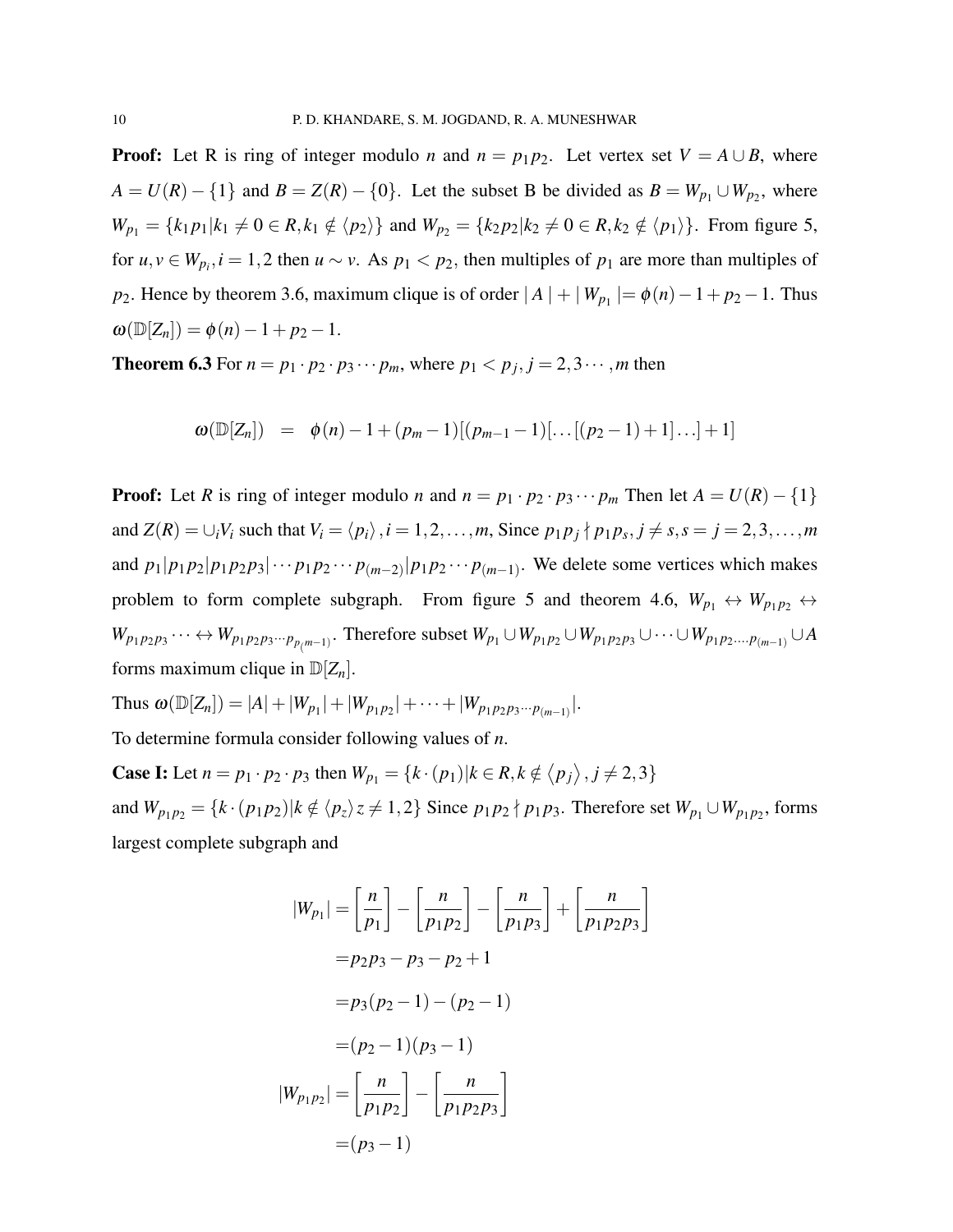$$
\therefore \omega(\mathbb{D}[Z_n]) = |A| + |W_{p_1} \cup W_{p_1 p_2}|
$$
  
\n
$$
= |A| + |W_{p_1}| + |W_{p_1 p_2}|
$$
  
\n
$$
= \phi(n) - 1 + \left[\frac{n}{p_1}\right] - \left[\frac{n}{p_1 p_2}\right] - \left[\frac{n}{p_1 p_3}\right] + \left[\frac{n}{p_1 p_2 p_3}\right] + \left[\frac{n}{p_1 p_2}\right] - \left[\frac{n}{p_1 p_2 p_3}\right]
$$
  
\n
$$
= \phi(n) - 1 + (p_2 - 1)(p_3 - 1) + (p_3 - 1)
$$
  
\n
$$
= \phi(n) - 1 + (p_3 - 1)[(p_2 - 1) + 1]
$$

Case II: Let  $n = p_1 \cdot p_2 \cdot p_3 \cdot p_4$  then observe that  $W_{p_1} \cup W_{p_1p_2} \cup W_{p_1p_2p_3}$  form largest complete subgraph.

$$
\omega(\mathbb{D}[Z_n]) = |A| + |W_{p_1} \cup W_{p_1 p_2} \cup W_{p_1 p_2 p_3}|
$$
  
\n
$$
= |A| + |W_{p_1}| + |W_{p_1 p_2}| + |W_{p_1 p_2 p_3}|
$$
  
\n
$$
= \phi(n) - 1 + \left[\frac{n}{p_1}\right] - \left[\frac{n}{p_1 p_2}\right] - \left[\frac{n}{p_1 p_3}\right] - \left[\frac{n}{p_1 p_4}\right] + \left[\frac{n}{p_1 p_2 p_3}\right] + \left[\frac{n}{p_1 p_2 p_4}\right]
$$
  
\n
$$
+ \left[\frac{n}{p_1 p_3 p_4}\right] - \left[\frac{n}{p_1 p_2 p_3 p_4}\right] + \left[\frac{n}{p_1 p_2}\right] - \left[\frac{n}{p_1 p_2 p_3}\right] - \left[\frac{n}{p_1 p_2 p_4}\right] + \left[\frac{n}{p_1 p_2 p_3 p_4}\right]
$$
  
\n
$$
+ \left[\frac{n}{p_1 p_2 p_3}\right] - \left[\frac{n}{p_1 p_2 p_3 p_4}\right]
$$
  
\n
$$
= \phi(n) - 1 + (p_2 - 1)(p_3 - 1)(p_4 - 1) + (p_3 - 1)(p_4 - 1) + (p_4 - 1)
$$
  
\n
$$
= \phi(n) - 1 + (p_4 - 1)[(p_2 - 1)(p_3 - 1) + (p_3 - 1) + 1]
$$
  
\n
$$
= \phi(n) - 1 + (p_4 - 1)[(p_3 - 1)[(p_2 - 1) + 1] + 1]
$$

Therefore we may conclude that, if  $n = p_1 \cdot p_2 \cdot p_3 \cdots p_m$  then

$$
\omega(\mathbb{D}[Z_n]) = \phi(n) - 1 + (p_m - 1)[(p_{m-1} - 1)[...[(p_2 - 1) + 1]...] + 1]
$$

**Theorem 6.4** For  $n = p_1^{k_1}$  $i_1^{k_1} \cdot p_2^{k_2}$  $\frac{k_2}{2} \cdot p_3^{k_3}$  $p_3^{k_3} \cdots p_m^{k_m}, k_1 \geq 1, p$ 

$$
\omega(\mathbb{D}[Z_n]) = \phi(n) - 1 + p_1^{k_1 - 1} p_2^{k_2 - 1} p_3^{k_3 - 1} \dots p_m^{k_m - 1} (p_2 - 1)(p_3 - 1) \dots (p_m - 1) + p_2^{k_2 - 1} p_3^{k_3} \dots p_m^{k_m} - 1
$$

**Proof:** Let  $n = p_1^{k_1}$  $i_1^{k_1} \cdot p_2^{k_2}$  $a_2^{k_2} \cdot p_3^{k_3}$  $a_3^{k_3} \cdots p_m^{k_m}$ . Let  $d_i$  be divisors of n and consider the partition of vertex set  $V = A \cup_i T_{d_i}$ , where,  $T_{d_i} = \{s(d_i) | s \in R, s \notin , i \neq j, d_i \nmid d_j, d_j \nmid d_i\}$ . It is clear that if  $k_i = 1 \forall i$  then  $T_{d_i} = W_{d_i}$ . Since  $p_i^{k_i} \nmid p_i p_j, k_i > 1, i, j = 2, 3, \dots, m, i \neq j$  but  $p_1^{k_1}$  $\binom{k_1}{1} p_2 \mid p_1^{k_1}$  ${}_{1}^{k_{1}}p_{2}p_{3}\cdots p_{m}$ .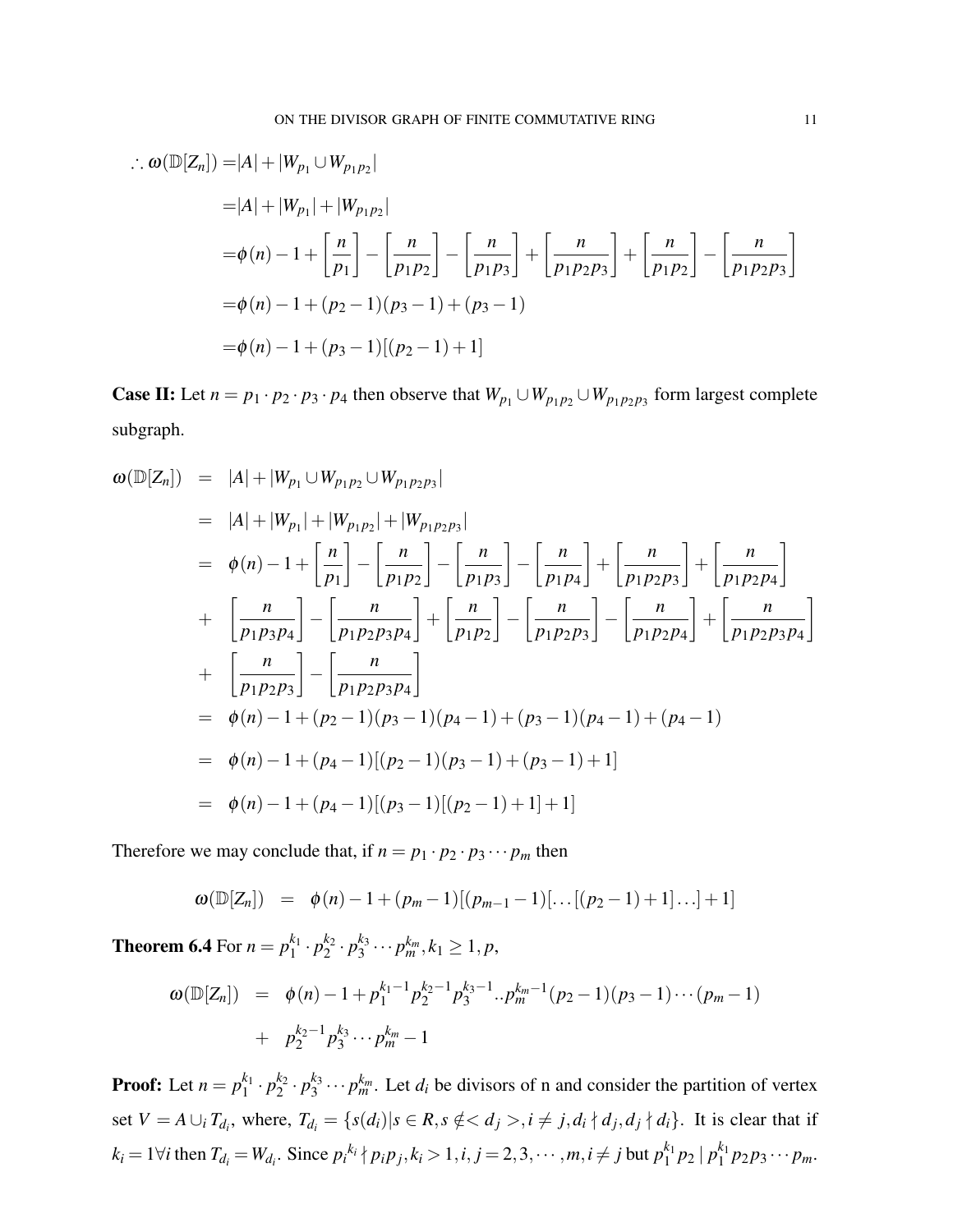Hence from theorem 4.6,  $T_{p_1} \cup T_{p_1^{k_1}p_2} \cup T_{p_1^{k_1}p_2p_3} \cup \cdots \cup T_{p_1^{k_1}p_2p_3\cdots p_m}$  forms maximum clique in  $\mathbb{D}[Z_n]$ . To determine generalised formula consider the following cases. **Case I :** if  $n = p_1^{k_1}$  $n_1^{k_1} p_2, k_1 > 1$ 

$$
\omega(\mathbb{D}[Z_n]) = |A| + |T_{p_1}| + |T_{p_1^{k_1}p_2}|
$$
  
=  $\phi(n) - 1 + \left[\frac{n}{p_1}\right] - \left[\frac{n}{p_1p_2}\right] + 0$   
=  $\phi(n) - 1 + p_1^{k_1-1}p_2 - p_1^{k_1-1}$   
=  $\phi(n) - 1 + p_1^{k_1-1}(p_2 - 1)$ 

**Case II:** if  $n = p_1^{k_1}$  $i_1^{k_1} \cdot p_2^{k_2}$  $k_2^k, k_1 > 1$ , Since  $p_1^{k_1}$  $\binom{k_1}{1} p_2 \mid p_1^{k_1}$  ${}_{1}^{k_1} \cdot p_2^{k_2}$  $b_2^{k_2}$  and  $p^k \nmid p_1 p_2$  then

$$
\omega(\mathbb{D}[Z_n]) = |A| + |T_{p_1}| + |T_{p_1^{k_1}p_2}|
$$
  
\n
$$
= \phi(n) - 1 + \left[\frac{n}{p_1}\right] - \left[\frac{n}{p_1p_2}\right] + \left[\frac{n}{p_1^{k_1}p_2}\right] - \left[\frac{n}{p_1^{k_1}p_2^{k_2}}\right]
$$
  
\n
$$
= \phi(n) - 1 + p_1^{k_1-1}p_2^{k_2} - p_1^{k_1-1}p_2^{k_2-1} + p_2^{k_2-1} - 1
$$
  
\n
$$
= \phi(n) - 1 + \left[p_1^{k_1-1}p_2^{k_2-1}(p_2-1)\right] + p_2^{k_2-1} - 1
$$

**case III:** if  $n = p_1^{k_1}$  $i_1^{k_1} \cdot p_2^{k_2}$  $a_2^{k_2} \cdot p_3^{k_3}$  $\frac{k_3}{3}$  then

$$
\begin{array}{lcl} \omega(\mathbb{D}[Z_n]) & = & |A| + |T_{p_1}| + |T_{p_1^{k_1}p_2}| + |T_{p_1^{k_1}p_2p_3}| \\ & = & \phi(n) - 1 + p_1^{k_1 - 1} p_2^{k_2 - 1} p_3^{k_3 - 1}(p_2 - 1)(p_3 - 1) + p_2^{k_2 - 1} p_3^{k_3} - 1. \end{array}
$$

By observing above value of clique number we conclude the following if  $n = p_1^{k_1}$  $i_1^{k_1} \cdot p_2^{k_2}$  $a_2^{k_2} \cdot p_3^{k_3}$  $a_3^{k_3} \cdots p_m^{k_m}$  then

$$
\omega(\mathbb{D}[Z_n]) = \phi(n) - 1 + p_1^{k_1-1} p_2^{k_2-1} p_3^{k_3-1} \cdots p_m^{k_m-1} (p_2 - 1)(p_3 - 1) \cdots (p_m - 1) + p^{k_2-1} p_3^{k_3} \cdots p_m^{k_m} - 1.
$$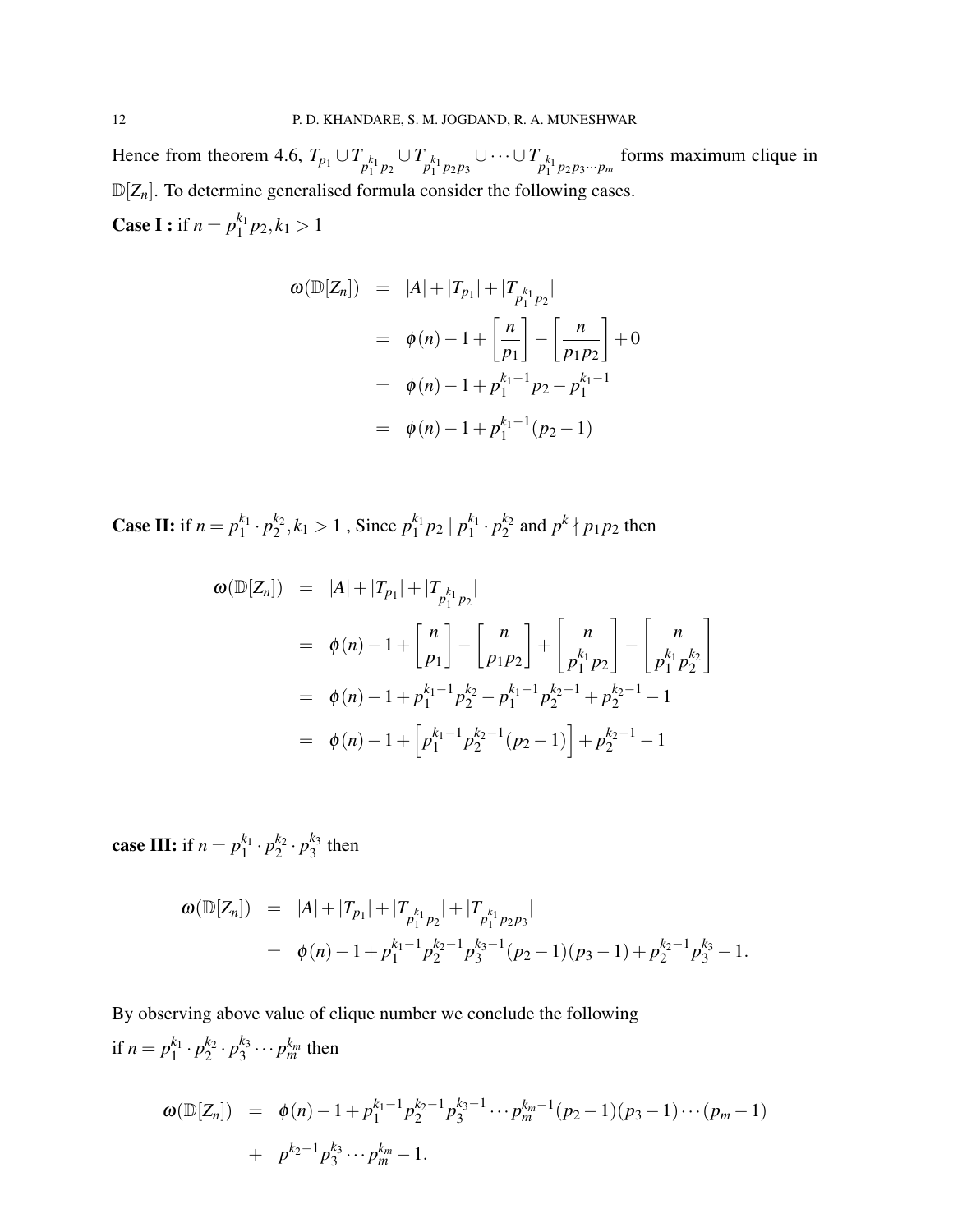#### 7. PLANARITY AND CHROMATIC NUMBER OF *Z<sup>n</sup>* :

**Theorem 7.1**  $\mathbb{D}[Z_n]$  is planar graph if  $n \leq 6$  and not planar graph if  $n > 6$ .

**Proof:** Let  $n > 6$ . Since vertex set is disjoint union of *A* and *B* where  $A = U(R) - \{1\}$ . For  $n > 6$ ,  $|A| \ge 4$ . These unit vertices forms complete subgraph  $K_5$  either with unit vertices or with zero divisors. Hence  $\mathbb{D}[Z_n]$  is not planar graph if  $n > 6$ . For  $n \le 6$  see figure 1,2,3.

**Theorem 7.2** For positive integer n,  $\omega(\mathbb{D}[Z_n]) = \chi(\mathbb{D}[Z_n]).$ 

**Proof:** Let *R* be ring of integer modulo *n*. Since for any graph G,  $\chi([G]) \ge \omega([G])$ . We just need to prove  $\chi([G]) \leq \omega([G])$ . For this consider the following cases.

**Case I:** If  $n = p^k$ , then  $\mathbb{D}[R]$  is complete graph. i.e. result is true.

Case II: If  $n = p_1 \cdot p_2 \cdot p_3 \cdots p_m$ . Then vertex set can be rewrite as  $V = A \cup B$  where  $A = U(R) -$ {1} and  $B = Z(R) = \bigcup_i V_i$  such that  $V_i = \langle p_i \rangle$ ,  $i = 1, 2, \dots, m$ . We have, if  $n = p_1 \cdot p_2 \cdot p_3 \cdots p_m$ then

$$
\omega(\mathbb{D}[Z_n]) = |A| + |W_{p_1}| + |W_{p_1p_2}| + |W_{p_1p_2p_3}| + |W_{p_1p_2\ldots p_{(m-1)}}|
$$

Where  $W_{d_i} = \{s(d_i) | s \in R, s \notin , i \neq j, d_i \nmid d_j, d_j \nmid d_i\}$  and  $W_i \leftrightarrow W_j, i \nmid j, i \neq j$  and  $W_i \leftrightarrow W_j$  $W_j$ , *i* | *j*. To generalised result start with  $n = p_1 p_2$ ,

Let  $n = p_1 p_2$  then vertex set  $V = A \cup V_1 \cup V_2$ , where  $V_1 = W_{p_1}, V_2 = W_{p_2}, |W_{p_1}| = (p_2 - 1)$  and  $|W_{p_2}| = (p_1 - 1)$ . We have  $A \longleftrightarrow W_{p_1}, A \longleftrightarrow W_{p_2}, W_{p_1} \leftrightarrow W_{p_2}$  Hence total no. distinct color will be  $|A| + |W_{p_1}|$ . Thus we conclude that,  $\omega(\mathbb{D}[Z_n]) = \chi(\mathbb{D}[Z_n])$ . For  $n = p_1 p_2 p_3$ , We have,

$$
V = A \cup V_1 \cup V_2 \cup V_3
$$
  
\n
$$
V_1 = W_{p_1} \cup S_{p_{1,2}} \cup S_{p_{1,3}} \cup S_{p_{1,2,3}},
$$
  
\n
$$
V_2 = W_{p_2} \cup S_{p_{1,2}} \cup S_{p_{1,3}} \cup S_{p_{1,2,3}}
$$
  
\n
$$
V_3 = W_{p_3} \cup S_{p_{1,3}} \cup S_{p_{2,3}} \cup S_{p_{1,2,3}}
$$

and  $W_{p_1} \leftrightarrow W_{p_2}$ ,  $W_{p_1} \leftrightarrow W_{p_3}$ ,  $W_{p_2} \leftrightarrow W_{p_3}$ ,  $W_{p_1p_2} \leftrightarrow W_{p_1p_3}$ ,  $W_{p_1p_2} \leftrightarrow W_{p_2p_3}$ ,  $W_{p_2p_3} \leftrightarrow W_{p_1p_3}$ 

$$
\begin{array}{rcl}\n|W_{p_1}| & = & \left[\frac{n}{p_1}\right] - \left[\frac{n}{p_1p_2}\right] - \left[\frac{n}{p_1p_3}\right] + \left[\frac{n}{p_1p_2p_3}\right] \\
|W_{p_2}| & = & \left[\frac{n}{p_2}\right] - \left[\frac{n}{p_1p_2}\right] - \left[\frac{n}{p_2p_3}\right] + \left[\frac{n}{p_1p_2p_3}\right]\n\end{array}
$$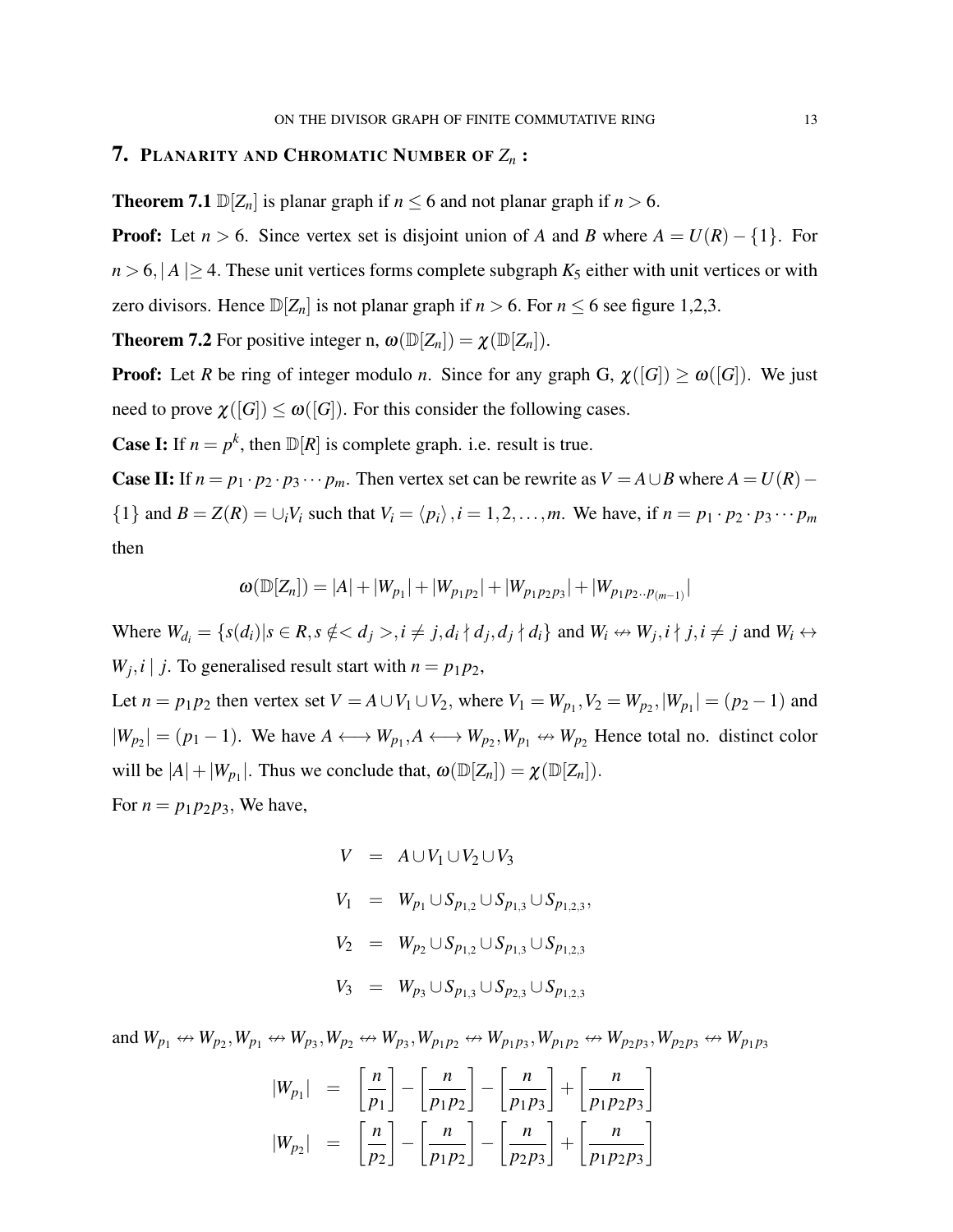$$
|W_{p_1}| - |W_{p_2}| = p_2 p_3 - p_1 p_3 - p_2 + p_1
$$
  
=  $p_2(p_3 - 1) - p_1(p_3 - 1) = (p_3 - 1)(p_2 - p_1) > 0$ 

i.e.  $|W_{p_1}| > |W_{p_2}| > |W_{p_3}|$  simillarly it is easy to show that  $|W_{p_1p_2}| > |W_{p_2p_3}| > |W_{p_1p_3}|$ . Hence same colour can be used for above non adjacent vertices. Therefore, for  $n = p_1 p_2 p_3$ ,  $\chi(\mathbb{D}[Z_n])$  $|A| + |W_{p_1}| + |W_{p_1 p_2}| = \omega(\mathbb{D}[Z_n])$ . Thus we conclude that, result is true for  $n = p_1 p_2 \cdots p_m$ . case III: Let  $n = p_1^{k_1}$  $i_1^{k_1} \cdot p_2^{k_2}$  ${}_{2}^{k_2} \cdot p_3^{k_3}$  $y_3^{k_3} \cdots p_m^{k_m}$ , then  $p_i^{k_i} \nmid p_i p_j, i \neq j = 1, 2, 3, \ldots, m$  but  $p_1^{k_1}$  $\binom{k_1}{1} \cdot p_2 \mid p_1^{k_1}$  $\frac{\kappa_1}{1}$  .  $p_2^{k_2}$  $a_2^{k_2} \cdot p_3^{k_3}$  $a_3^{k_3}\cdots p_m^{k_m}$ . Let the partition of vertex set  $V = A \cup_i T_{d_i}$ , where  $T_{d_i} = \{s(d_i) | s \in R, s \notin d_j > 0\}$  $i, i \neq j, d_i \nmid d_j, d_j \nmid d_i$ . We have  $p_1 | p_p^{k_1} p_2 | p_1^{k_1}$  $\binom{k_1}{1} p_2 p_3 | \cdots | \cdots | p_1^{k_1}$ *k*<sup>1</sup></sup> *p*<sub>2</sub> ⋅ ⋅ *p*<sub>*m*</sub> and hence  $T_{p_1} \cup T_{p_1^{k_1}p_2} \cup$  $T_{p_1^{k_1}p_2p_3}\cdots \cup T_{p_1^{k_1}p_2\cdots p_m}$ . Consider  $n = p_1^{k_1}$  ${}_{1}^{k_1}p_2^{k_2}$  $Z_2^{\ell_2}$ , We have  $V = T_{p_1} \cup T_{p_1p_2} \cup T_{p_2}$  such that  $T_{p_1} \nleftrightarrow T_{p_2}, T_{p_1} \nleftrightarrow T_{p_1^{k_1}p_2}, T_{p_2} \nleftrightarrow$  $T_{p_1}^{k_1} p_2$ , and  $T_{p_1 p_2} \leftrightarrow T_{p_1^{k_1} p_2}$ ,

$$
|T_{p_1}| - |T_{p_2}| = p_1^{k_1 - 1} p_2^{k_2} - p_1^{k_1} p_2^{k_2 - 1}
$$
  

$$
= p_1^{k_1 - 1} p_2^{k_2 - 1} (p_2 - p_1)
$$
  

$$
|T_{p_1 p_2}| = p_1^{k_1 - 1} p_2^{k_2 - 1} - 1
$$
  

$$
|T_{p_1^{k_1} p_2}| = p_2^{k_2 - 1} - 1
$$
  

$$
\omega(\mathbb{D}[Z_n]) = |A| + |T_{p_1}| + |T_{p_1^{k_1} p_2}|
$$

Thus for  $n = p_1^{k_1}$  $i_1^{k_1} \cdot p_2^{k_2}$  $\chi_2^{k_2}$ , we have shown that  $\omega(\mathbb{D}[Z_n]) = \chi(\mathbb{D}[Z_n])$ . In this manner we may show that  $\omega(\mathbb{D}[Z_n]) = \chi(\mathbb{D}[Z_n]), \forall n \in \mathbb{N}.$ 

### 8. CONCLUSION

In this paper we introduced a divisor graph  $\mathbb{D}[R]$  of a commutative ring and studied relationship of  $\mathbb{D}[R]$  and ring R, Also learn the basic properties such as subgraph, connectedness, completeness, Eulerian graph, girth, diameter, clique number, chromatic number, planarity of graph etc.

### CONFLICT OF INTERESTS

The author(s) declare that there is no conflict of interests.